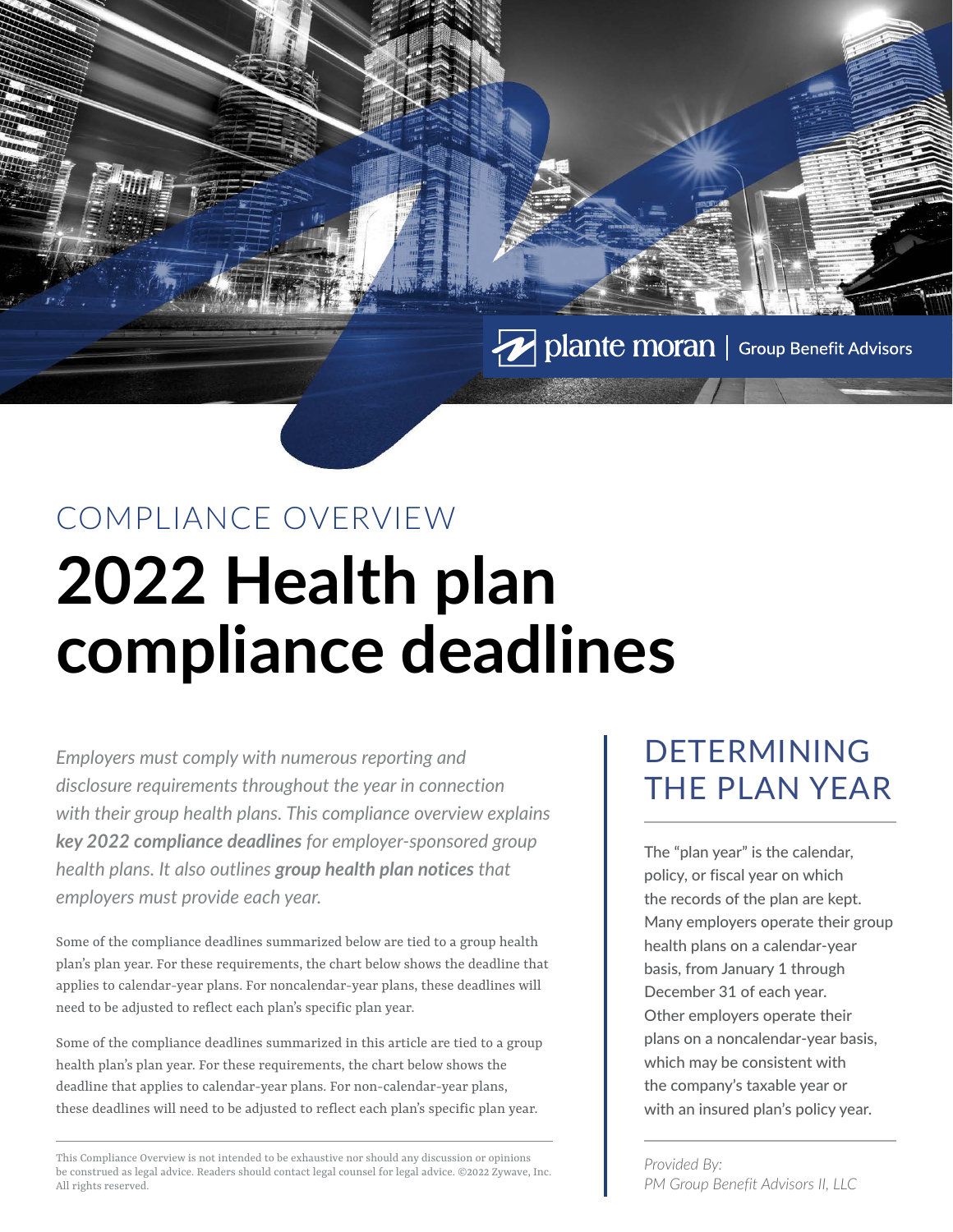## **2022 Compliance deadlines**

| <b>JANUARY</b>    |                                            |                                                                                     |                                                                                                                                                                                                                                                                                                                                                                                                                                                                                    |
|-------------------|--------------------------------------------|-------------------------------------------------------------------------------------|------------------------------------------------------------------------------------------------------------------------------------------------------------------------------------------------------------------------------------------------------------------------------------------------------------------------------------------------------------------------------------------------------------------------------------------------------------------------------------|
| <b>Deadline</b>   | <b>Requirements</b>                        | <b>Applicability</b>                                                                | <b>Description</b>                                                                                                                                                                                                                                                                                                                                                                                                                                                                 |
| <b>January 31</b> | Reporting health plan<br>costs on Form W-2 | Employers that filed<br>250 or more IRS<br>Forms W-2 for the<br>prior calendar year | Employers that filed 250 or more IRS Forms W-2 for the prior<br>calendar year must include the aggregate cost of employer-sponsored<br>health plan coverage on employees' Forms W-2. This reporting is<br>optional for employers that had to file fewer than 250 Forms W-2<br>for the prior calendar year. Employers must file Forms W-2 with the<br>Social Security Administration and furnish Forms W-2 to employees<br>by January 31 of each year, unless an extension applies. |

| <b>FEBRUARY</b>    |                                                           |                                                                            |                                                                                                                                                                                                                                                                                                                                                                                                       |
|--------------------|-----------------------------------------------------------|----------------------------------------------------------------------------|-------------------------------------------------------------------------------------------------------------------------------------------------------------------------------------------------------------------------------------------------------------------------------------------------------------------------------------------------------------------------------------------------------|
| <b>Deadline</b>    | <b>Requirements</b>                                       | <b>Applicability</b>                                                       | <b>Description</b>                                                                                                                                                                                                                                                                                                                                                                                    |
| <b>February 28</b> | Section 6056<br>reporting (paper<br>filing deadline)      | Employers that<br>are AI Es and<br>sponsor fully insured<br>health plans   | Internal Revenue Code (Code) Sec. 6056 requires applicable large<br>employers (ALEs) with fully insured health plans to report information<br>about the health plan coverage to the IRS each year, using IRS Forms<br><b>1094-C</b> and <b>1095-C.</b> The deadline for filing paper versions of the<br>forms with the IRS is Feb. 28, 2022; the deadline for electronic filing<br>is March 31, 2022. |
| <b>February 28</b> | Section 6055<br>reporting (paper<br>filing deadline)      | Employers that<br>are not ALEs and<br>sponsor self-insured<br>health plans | Code Sec. 6055 requires employers with self-insured health plans<br>to report information about the coverage to the IRS each year.<br>Employers that are not ALEs use IRS Forms 1094-B and 1095-B<br>to meet these reporting obligations. The deadline for filing paper<br>versions of the forms with the IRS is Feb. 28, 2022; the deadline for<br>electronic filing is March 31, 2022.              |
| <b>February 28</b> | Section 6055/6056<br>reporting (paper<br>filing deadline) | Employers that<br>are ALEs and<br>sponsor self-insured<br>health plans     | Code Secs. 6055 and 6056 require ALEs that sponsor self-insured<br>health plans to report information about the coverage to the IRS<br>each year, using IRS Forms 1094-C and 1095-C. The deadline for<br>filing paper versions of the forms is Feb. 28, 2022; the deadline for<br>electronic filing is March 31, 2022.                                                                                |

This Compliance Overview is not intended to be exhaustive nor should any discussion or opinions be construed as legal advice. Readers should contact legal counsel for legal advice. ©2022 Zywave, Inc. All rights reserved.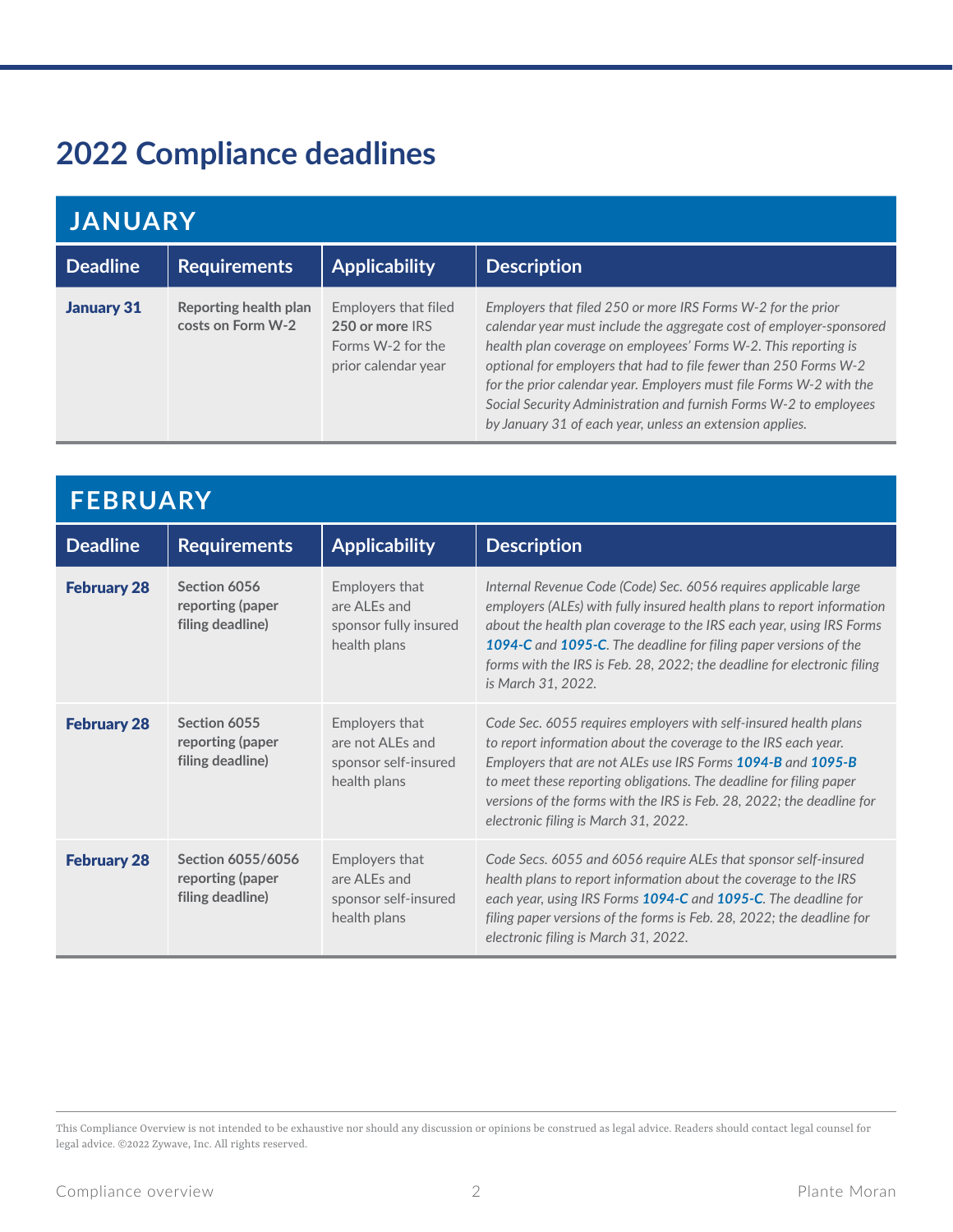| <b>MARCH</b>       |                                             |                                                                                                                                  |                                                                                                                                                                                                                                                                                                                                                                                                                                                                                                                                                                                                                                                                                                                                                                                                                                                                                                                                                                                                                                                                                                                                                                                                                                                                                                                              |  |
|--------------------|---------------------------------------------|----------------------------------------------------------------------------------------------------------------------------------|------------------------------------------------------------------------------------------------------------------------------------------------------------------------------------------------------------------------------------------------------------------------------------------------------------------------------------------------------------------------------------------------------------------------------------------------------------------------------------------------------------------------------------------------------------------------------------------------------------------------------------------------------------------------------------------------------------------------------------------------------------------------------------------------------------------------------------------------------------------------------------------------------------------------------------------------------------------------------------------------------------------------------------------------------------------------------------------------------------------------------------------------------------------------------------------------------------------------------------------------------------------------------------------------------------------------------|--|
| <b>Deadline</b>    | <b>Requirements</b>                         | <b>Applicability</b>                                                                                                             | <b>Description</b>                                                                                                                                                                                                                                                                                                                                                                                                                                                                                                                                                                                                                                                                                                                                                                                                                                                                                                                                                                                                                                                                                                                                                                                                                                                                                                           |  |
| March 1            | <b>Medicare Part D</b><br>disclosure to CMS | Group health plans<br>that provide<br>prescription drug<br>coverage to<br>individuals who<br>are eligible for<br>Medicare Part D | Group health plan sponsors that provide prescription drug coverage<br>to Medicare Part D-eligible individuals must disclose to the Centers<br>for Medicare & Medicaid Services (CMS) whether prescription<br>drug coverage is creditable or noncreditable. In general, a plan's<br>prescription drug coverage is creditable if its actuarial value equals<br>or exceeds the actuarial value of the Medicare Part D prescription<br>drug coverage.<br>Plan sponsors must make the disclosure annually and at other select<br>times, using CMS' online disclosure form. Plan sponsors must submit<br>the annual disclosure to CMS within 60 days after the beginning of<br>the plan year. For calendar-year plans, the deadline is March 1, 2022.                                                                                                                                                                                                                                                                                                                                                                                                                                                                                                                                                                              |  |
| March <sub>2</sub> | Section 6056<br>individual<br>statements    | Employers that<br>are ALEs and<br>sponsor fully insured<br>health plans                                                          | Code Section 6056 requires ALEs with fully insured health plans to<br>provide information about health plan coverage to their full-time<br>employees each year, using IRS Form 1095-C. In general, these<br>statements must be provided to employees on or before January 31.<br>However, the IRS extended the annual deadline for furnishing<br>employee statements for 30 days from January 31. For 2021, this<br>deadline is March 2, 2022.                                                                                                                                                                                                                                                                                                                                                                                                                                                                                                                                                                                                                                                                                                                                                                                                                                                                               |  |
| March 2            | Section 6055<br>individual<br>statements    | Employers that<br>are not ALEs and<br>sponsor self-insured<br>health plans                                                       | Code Sec. 6055 requires employers with self-insured health plans to<br>provide information about the coverage to enrolled employees each<br>year. Employers that are not ALEs use IRS Form 1095-B to provide<br>this health coverage information, generally on or before January 31.<br>However, the IRS extended the annual deadline for furnishing<br>employee statements for 30 days from January 31. For 2021, this<br>deadline is March 2, 2022.<br>Alternative method of furnishing: For all years that the individual<br>mandate penalty is zero, an alternative manner for a reporting entity<br>to furnish statements to individuals is available under Sec. 6055.<br>Under this alternative manner of furnishing, the reporting entity<br>must post a clear and conspicuous notice on its website stating that<br>responsible individuals may receive a copy of their statement upon<br>request and must provide an individual statement within 30 days<br>of any request. The notice must include an email address, a physical<br>address to which a request may be sent and a telephone number to<br>contact the reporting entity with any questions. Reporting entities<br>must generally retain the website notice until October 15 of the<br>year following the calendar year to which the statement relates. |  |

This Compliance Overview is not intended to be exhaustive nor should any discussion or opinions be construed as legal advice. Readers should contact legal counsel for legal advice. ©2022 Zywave, Inc. All rights reserved.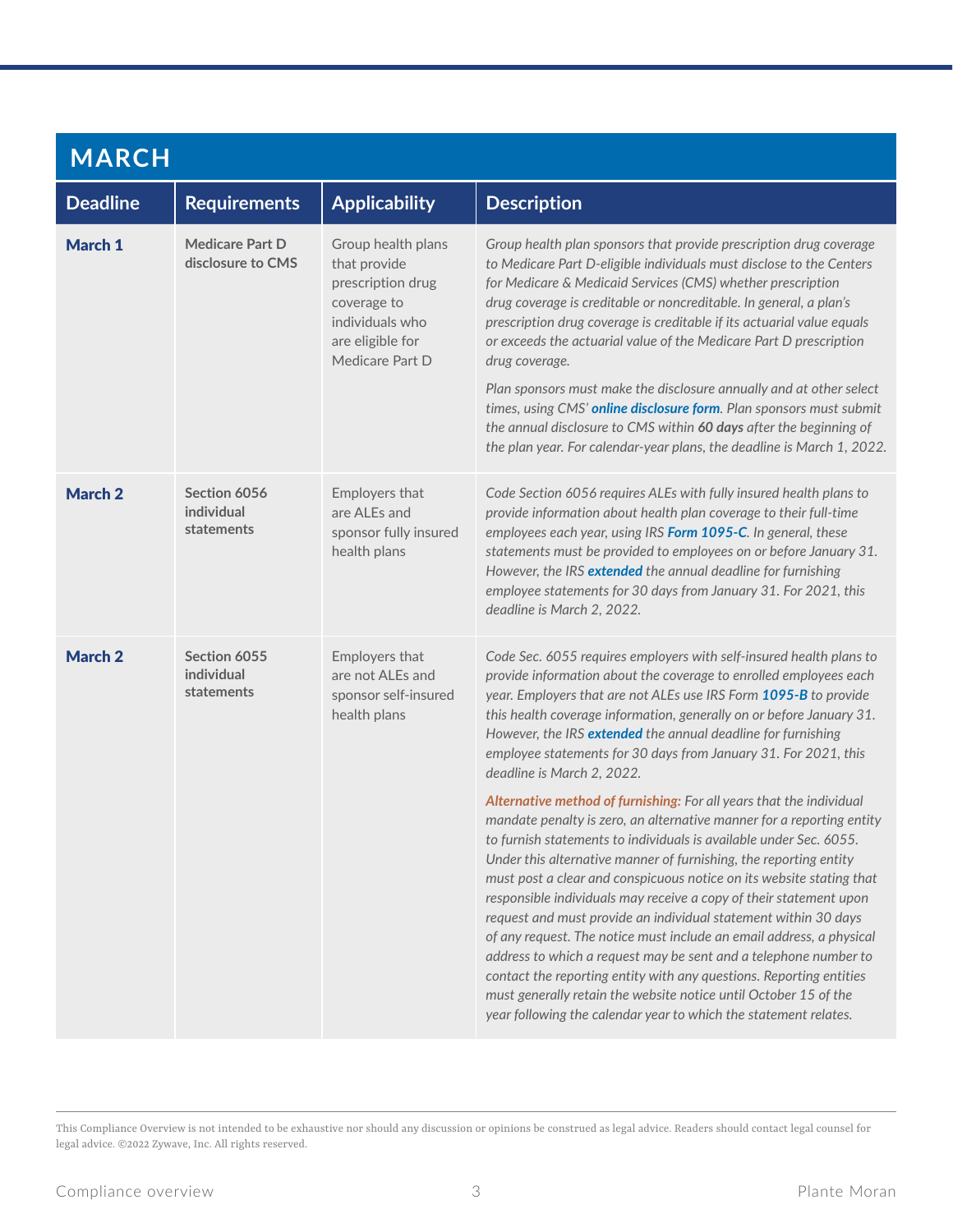| <b>MARCH</b>    |                                                                        |                                                                                                                                                 |                                                                                                                                                                                                                                                                                                                                                                                                                                                                                                                                                                                                                                                                                         |
|-----------------|------------------------------------------------------------------------|-------------------------------------------------------------------------------------------------------------------------------------------------|-----------------------------------------------------------------------------------------------------------------------------------------------------------------------------------------------------------------------------------------------------------------------------------------------------------------------------------------------------------------------------------------------------------------------------------------------------------------------------------------------------------------------------------------------------------------------------------------------------------------------------------------------------------------------------------------|
| <b>Deadline</b> | <b>Requirements</b>                                                    | <b>Applicability</b>                                                                                                                            | <b>Description</b>                                                                                                                                                                                                                                                                                                                                                                                                                                                                                                                                                                                                                                                                      |
| March 2         | <b>Sections 6055/6056</b><br>individual<br>statements                  | Employers that<br>are ALEs and<br>sponsor self-insured<br>health plans                                                                          | Code Secs. 6055 and 6056 require ALEs that sponsor self-insured<br>health plans to report information about the coverage to covered<br>employees each year using IRS Form 1095-C. In general, these<br>statements must be provided on or before January 31. However,<br>the IRS extended the annual deadline for furnishing employee<br>statements for 30 days from January 31. For 2021, this deadline<br>is March 2, 2022.<br>Alternative method of furnishing: The alternative method described<br>above applies to the requirement to furnish Form 1095-C to any<br>nonfull-time employees enrolled in an ALE's self-insured plan<br>(subject to the requirements described above). |
| March 31        | Section 6056<br>reporting (electronic<br>filing deadline)              | Employers that are<br>ALEs and sponsor<br>fully insured health<br>plans Employers<br>that are ALEs and<br>sponsor fully insured<br>health plans | Code Sec. 6056 requires ALEs with fully insured health plans to<br>report information about health plan coverage to the IRS using<br>IRS Forms 1094-C and 1095-C. The deadline for electronic filing is<br>March 31, 2022.                                                                                                                                                                                                                                                                                                                                                                                                                                                              |
| March 31        | Section 6055<br>reporting (electronic<br>filing deadline)              | Employers that<br>are not ALEs and<br>sponsor self-insured<br>health plans                                                                      | Code Sec. 6055 requires employers with self-insured health plans<br>to report information about the coverage to the IRS each year.<br>Employers that are not ALEs use IRS Forms 1094-B and 1095-B<br>to meet these reporting obligations. The deadline for electronic<br>filing is March 31, 2022.                                                                                                                                                                                                                                                                                                                                                                                      |
| March 31        | <b>Sections 6055/6056</b><br>reporting (electronic<br>filing deadline) | Employers that<br>are ALEs and<br>sponsor self-insured<br>health plans                                                                          | Code Secs. 6055 and 6056 require ALEs that sponsor self-insured<br>health plans to report information about the coverage to the IRS each<br>year using IRS Forms 1094-C and 1095-C. The deadline for electronic<br>filing is March 31, 2022.                                                                                                                                                                                                                                                                                                                                                                                                                                            |

This Compliance Overview is not intended to be exhaustive nor should any discussion or opinions be construed as legal advice. Readers should contact legal counsel for legal advice. ©2022 Zywave, Inc. All rights reserved.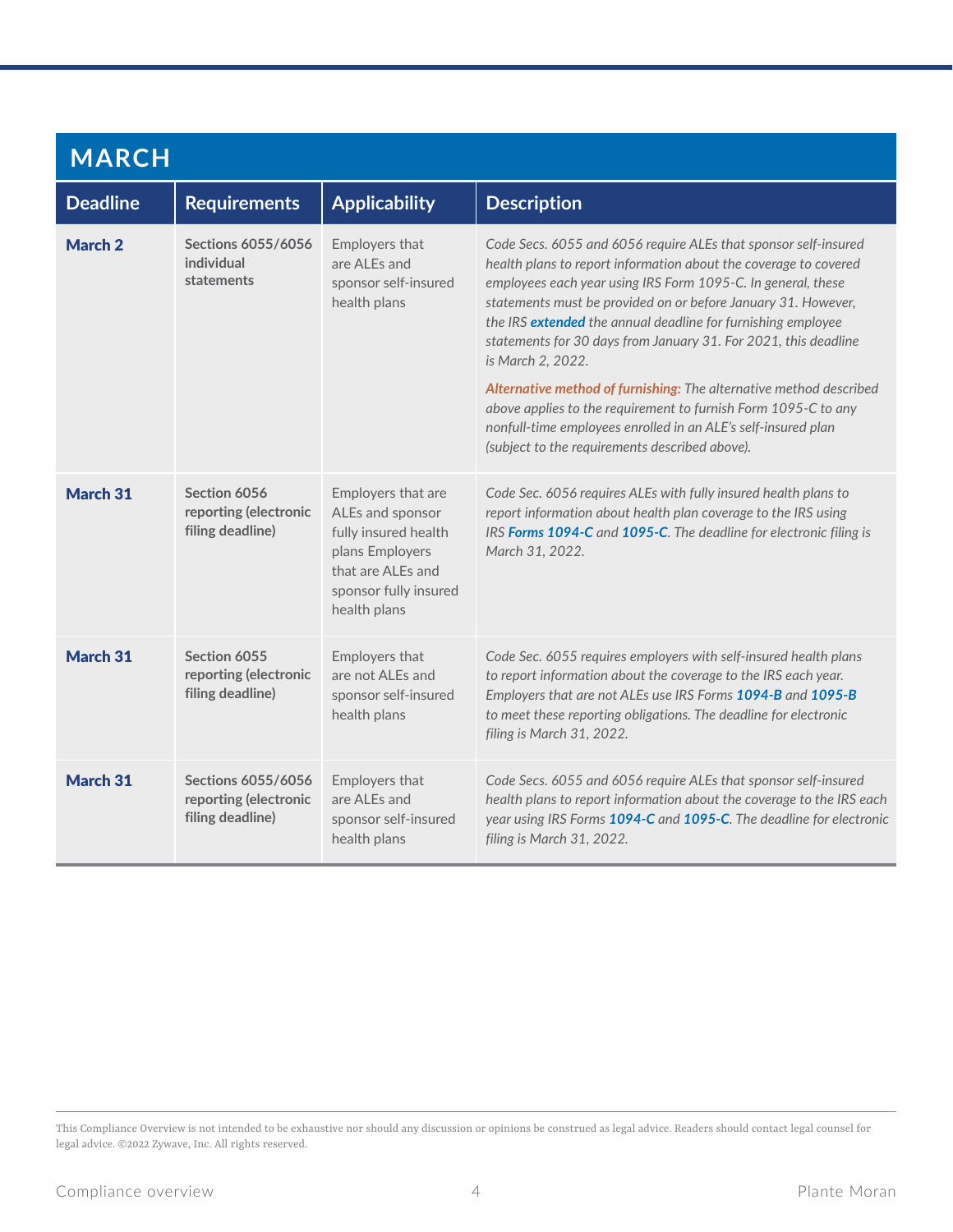| <b>AUGUST</b>                           |                                 |                                                                                                                    |                                                                                                                                                                                                                                                                                                                                                                                                                                                                                                                                                                                                                                                                                                                |
|-----------------------------------------|---------------------------------|--------------------------------------------------------------------------------------------------------------------|----------------------------------------------------------------------------------------------------------------------------------------------------------------------------------------------------------------------------------------------------------------------------------------------------------------------------------------------------------------------------------------------------------------------------------------------------------------------------------------------------------------------------------------------------------------------------------------------------------------------------------------------------------------------------------------------------------------|
| <b>Deadline</b>                         | <b>Requirements</b>             | <b>Applicability</b>                                                                                               | <b>Description</b>                                                                                                                                                                                                                                                                                                                                                                                                                                                                                                                                                                                                                                                                                             |
| <b>August 1</b>                         | <b>PCORI</b> fee                | Employers with<br>self-insured<br>health plans                                                                     | Employers with self-insured health plans must pay an annual fee to<br>fund the Patient-Centered Outcomes Research Institute (PCORI).<br>Self-insured health plans that are subject to PCORI fees include<br>self-funded medical plans, as well as HRAs offered in conjunction<br>with fully insured group medical plans. HRAs offered with self-insured<br>group medical plans aren't subject to separate PCORI fees if the<br>HRA and the medical plan have the same plan sponsor and plan year.                                                                                                                                                                                                              |
|                                         |                                 |                                                                                                                    | Employers use IRS Form 720 to report and pay PCORI fees, which<br>are due by July 31 of the year following the last day of the plan year.<br>However, PCORI fees for plan years that ended in 2021 are due<br>Aug. 1, 2022, since July 31, 2022, is a Sunday.                                                                                                                                                                                                                                                                                                                                                                                                                                                  |
|                                         |                                 |                                                                                                                    | *The PCORI fees originally applied for plan years ending before<br>Oct. 1, 2019. However, a 2019 spending resolution reinstated<br>PCORI fees through 2029. As a result, self-insured health plans<br>must continue to pay these fees through 2029.                                                                                                                                                                                                                                                                                                                                                                                                                                                            |
| <b>August 1</b><br>*calendar-year plans | Form 5500<br>(regular deadline) | Employers with<br><b>ERISA-covered group</b><br>health plans that<br>don't qualify for the<br>small plan exemption | Employers with ERISA-covered welfare benefit plans are required<br>to file an annual Form 5500, unless a reporting exemption applies.<br>The Form 5500 must be filed by the last day of the seventh month<br>following the end of the plan year, unless an extension applies.<br>For calendar-year plans, this deadline is generally July 31. However,<br>for 2022, this deadline is Aug. 1, 2022, since July 31, 2022, is a<br>Sunday. An employer may request a one-time extension of<br>2 1/2 months by filing IRS Form 5558 by the normal due date of the<br>Form 5500. If the Form 5558 is filed on or before the normal due date<br>of the Form 5500 or 5500-SF, the extension is automatically granted. |
|                                         |                                 |                                                                                                                    | Small health plans (fewer than 100 participants) that are fully<br>insured, unfunded or a combination of insured/unfunded, are<br>generally exempt from the Form 5500 filing requirement.                                                                                                                                                                                                                                                                                                                                                                                                                                                                                                                      |

This Compliance Overview is not intended to be exhaustive nor should any discussion or opinions be construed as legal advice. Readers should contact legal counsel for legal advice. ©2022 Zywave, Inc. All rights reserved.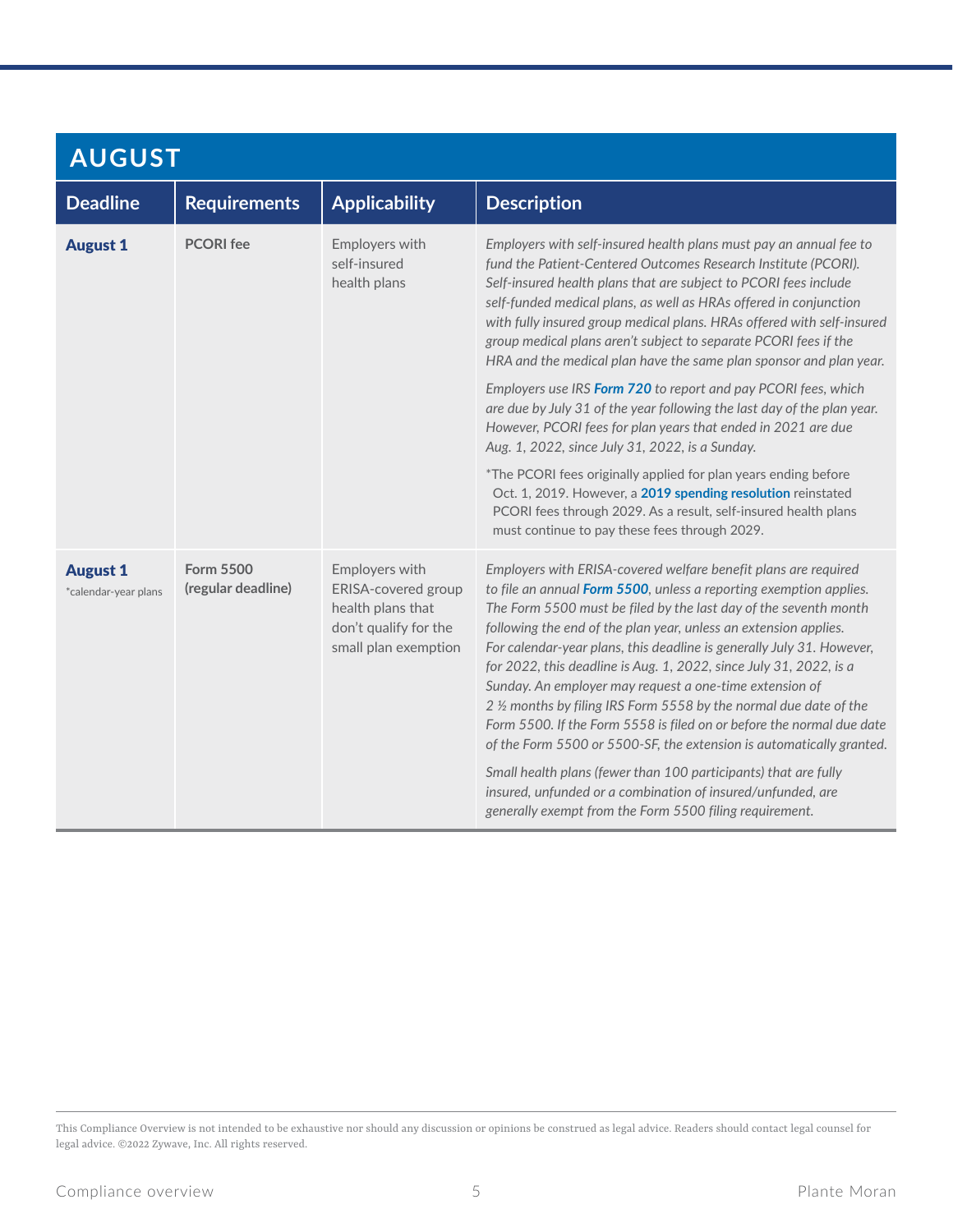| <b>SEPTEMBER</b>                            |                                                       |                                                                                                                                      |                                                                                                                                                                                                                                                                                                                                                                                                                                                                                                                                          |
|---------------------------------------------|-------------------------------------------------------|--------------------------------------------------------------------------------------------------------------------------------------|------------------------------------------------------------------------------------------------------------------------------------------------------------------------------------------------------------------------------------------------------------------------------------------------------------------------------------------------------------------------------------------------------------------------------------------------------------------------------------------------------------------------------------------|
| <b>Deadline</b>                             | <b>Requirements</b>                                   | <b>Applicability</b>                                                                                                                 | <b>Description</b>                                                                                                                                                                                                                                                                                                                                                                                                                                                                                                                       |
| <b>September 30</b>                         | <b>Medical loss ratio</b><br>(MLR) rebates            | Employers with<br>fully insured<br>health plans that<br>receive MLR rebate                                                           | Issuers must spend a minimum percentage of their premium dollars,<br>or medical loss ratio (MLR), on medical care and healthcare quality<br>improvement. Issuers that don't meet the applicable MLR must pay<br>rebates to consumers.                                                                                                                                                                                                                                                                                                    |
|                                             |                                                       |                                                                                                                                      | Sponsors of insured health plans may receive rebates if their issuers<br>didn't meet their MLR. Rebates must be provided to plan sponsors<br>by September 30, following the end of the MLR reporting year.<br>Employers that receive rebates should consider their legal options<br>for using the rebate. Any rebate amount that qualifies as a plan<br>asset under ERISA must be used for the exclusive benefit of the plan's<br>participants and beneficiaries.<br>Also, as a general rule, plan sponsors should use the rebate within |
|                                             |                                                       |                                                                                                                                      | three months of receiving it to avoid ERISA's trust requirements.<br>Plan sponsors that receive a rebate prior to September 30 may need<br>to adjust their deadline to use the rebate.                                                                                                                                                                                                                                                                                                                                                   |
| <b>September 30</b><br>*calendar-year plans | <b>Summary</b><br>annual report<br>(regular deadline) | Group health plans<br>that are subject to<br>the Form 5500 filing<br>requirement (and<br>haven't extended the<br>Form 5500 deadline) | Employers that are required to file a Form 5500 must provide<br>participants with a summary of the information in the Form 5500,<br>called a summary annual report (SAR). The plan administrator<br>generally must provide the SAR within nine months of the close of the<br>plan year. For calendar-year plans, this deadline is Sept. 30, 2022.                                                                                                                                                                                        |
|                                             |                                                       |                                                                                                                                      | If an extension of time to file the Form 5500 is obtained, the plan<br>administrator must furnish the SAR within two months after the<br>close of the extension period.                                                                                                                                                                                                                                                                                                                                                                  |
|                                             |                                                       |                                                                                                                                      | Plans that are exempt from the annual 5500 filing requirement<br>aren't required to provide a SAR. Large, completely unfunded health<br>plans are also generally exempt from the SAR requirement.                                                                                                                                                                                                                                                                                                                                        |

This Compliance Overview is not intended to be exhaustive nor should any discussion or opinions be construed as legal advice. Readers should contact legal counsel for legal advice. ©2022 Zywave, Inc. All rights reserved.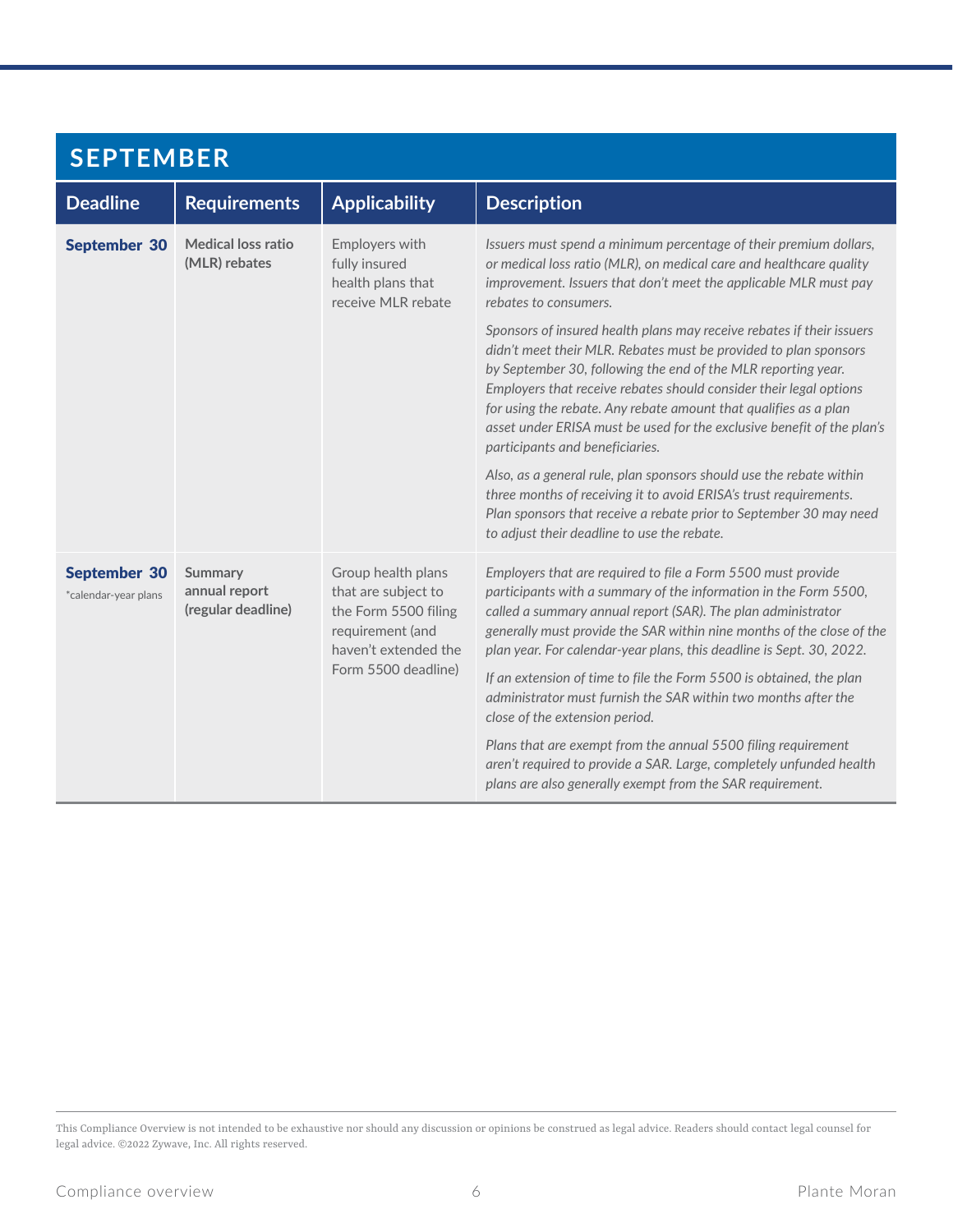| <b>OCTOBER</b>                            |                                  |                                                                                                                                                                                         |                                                                                                                                                                                                                                                                                                                                                                                                                                                                                                                                                                                                                                       |
|-------------------------------------------|----------------------------------|-----------------------------------------------------------------------------------------------------------------------------------------------------------------------------------------|---------------------------------------------------------------------------------------------------------------------------------------------------------------------------------------------------------------------------------------------------------------------------------------------------------------------------------------------------------------------------------------------------------------------------------------------------------------------------------------------------------------------------------------------------------------------------------------------------------------------------------------|
| <b>Deadline</b>                           | <b>Requirements</b>              | <b>Applicability</b>                                                                                                                                                                    | <b>Description</b>                                                                                                                                                                                                                                                                                                                                                                                                                                                                                                                                                                                                                    |
| <b>October 14</b>                         | Medicare Part D<br>notices       | Group health<br>plans that provide<br>prescription<br>drug coverage to<br>individuals eligible<br>for Medicare Part D                                                                   | Employers with group health plans that provide prescription drug<br>coverage must notify Medicare Part D-eligible individuals by<br>October 14 of each year about whether the drug coverage is at<br>least as good as Medicare Part D coverage (in other words, whether<br>their prescription drug coverage is "creditable" or "noncreditable").<br>If a health plan's open enrollment period begins on or before<br>October 14, the Medicare Part D notice may be included in the<br>plan's open enrollment materials. Model disclosure notices are<br>available on CMS' website.                                                    |
| <b>October 17</b><br>*calendar-year plans | Form 5500<br>(extended deadline) | Employers with<br>ERISA-covered group<br>health plans that<br>don't qualify for<br>the small plan<br>exemption (and have<br>timely requested<br>an extension to<br>the filing deadline) | Employers with ERISA-covered welfare benefit plans are required<br>to file an annual Form 5500, unless a reporting exemption applies.<br>The Form 5500 must be filed by the last day of the seventh month<br>following the end of the plan year, unless an extension applies.<br>An employer may request a one-time extension of $2\frac{1}{2}$ months by<br>filing IRS Form 5558 by the normal due date of the Form 5500.<br>If the Form 5558 is filed on or before the normal due date of the<br>Form 5500 or 5500-SF, the extension is automatically granted.<br>For calendar-year plans, this extended deadline is Oct. 17, 2022. |

## **DECEMBER**

| <b>Deadline</b>                     | <b>Requirements</b>               | <b>Applicability</b>                                                                                                         | <b>Description</b>                                                                                                                                                                                                                                                                                                                                                                                                                                                                                                                                                                                                                                                                                                |
|-------------------------------------|-----------------------------------|------------------------------------------------------------------------------------------------------------------------------|-------------------------------------------------------------------------------------------------------------------------------------------------------------------------------------------------------------------------------------------------------------------------------------------------------------------------------------------------------------------------------------------------------------------------------------------------------------------------------------------------------------------------------------------------------------------------------------------------------------------------------------------------------------------------------------------------------------------|
| December 15<br>*calendar year plans | <b>SAR</b> (extended<br>deadline) | Group health plans<br>that are subject<br>to the Form 5500<br>filing requirement<br>(if Form 5500 deadline)<br>was extended) | Employers that are required to file a Form 5500 must provide<br>participants with a summary of the information in the Form 5500,<br>called a SAR. The plan administrator generally must provide the<br>SAR within nine months of the close of the plan year. If an extension<br>of time to file the Form 5500 is obtained, the plan administrator<br>must furnish the SAR within two months after the close of the<br>extension period. For calendar-year plans, this extended deadline<br>is Dec. 15, 2022.<br>Plans that are exempt from the annual 5500 filing requirement<br>aren't required to provide a SAR. Large, completely unfunded<br>health plans are also generally exempt from the SAR requirement. |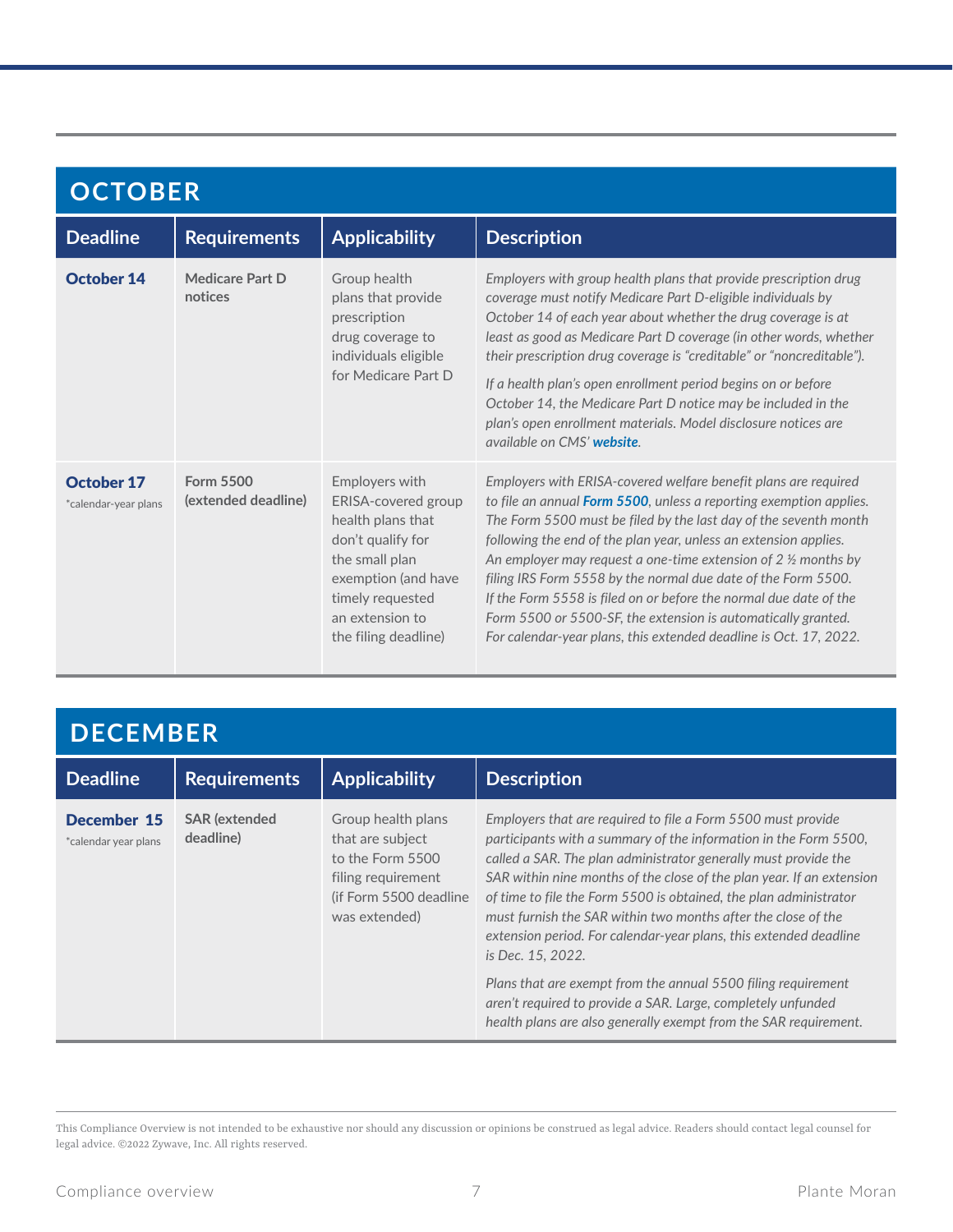#### **Annual notices**

| <b>Notice</b>                                                                   | <b>Applicability</b>                                                                                                                          | <b>Description</b>                                                                                                                                                                                                                                                                                                                                                                                                                                                                                                                                                                                                                                                                                                                                                                                                                                                                                                  |
|---------------------------------------------------------------------------------|-----------------------------------------------------------------------------------------------------------------------------------------------|---------------------------------------------------------------------------------------------------------------------------------------------------------------------------------------------------------------------------------------------------------------------------------------------------------------------------------------------------------------------------------------------------------------------------------------------------------------------------------------------------------------------------------------------------------------------------------------------------------------------------------------------------------------------------------------------------------------------------------------------------------------------------------------------------------------------------------------------------------------------------------------------------------------------|
| <b>Summary of</b><br>benefits and<br>coverage (SBC)                             | Group health<br>plans and health<br>insurance issuers                                                                                         | Group health plans and health insurance issuers are required to provide an SBC to applicants<br>and enrollees each year at open enrollment or renewal time. Federal agencies have provided<br>an updated template (and related materials) for the SBC, which health plans and issuers are<br>required to use for plan years beginning on or after Jan. 1, 2021.<br>The issuer for fully insured plans usually prepares the SBC. If the issuer prepares the SBC,<br>an employer isn't also required to prepare an SBC for the health plan, although the employer                                                                                                                                                                                                                                                                                                                                                     |
|                                                                                 |                                                                                                                                               | may need to distribute the SBC prepared by the issuer.                                                                                                                                                                                                                                                                                                                                                                                                                                                                                                                                                                                                                                                                                                                                                                                                                                                              |
| <b>Women's Health</b><br>and Cancer<br><b>Rights Act</b><br>(WHCRA) notice      | Group health<br>plans that provide<br>medical and<br>surgical benefits<br>for mastectomies                                                    | Group health plans must provide a notice about the WHCRA's coverage requirements at<br>the time of enrollment and on an annual basis after enrollment. The annual WHCRA notice<br>can be provided at anytime during the year. Employers often include the annual notice with<br>their open enrollment materials. Employers that redistribute their summary plan descriptions<br>(SPDs) each year can satisfy the annual notice requirement by including the WHCRA notice in<br>their SPDs. Model language is available in the DOL's compliance assistance guide.                                                                                                                                                                                                                                                                                                                                                    |
| <b>Children's Health</b><br><b>Insurance</b><br><b>Program</b><br>(CHIP) notice | Group health plans<br>that cover residents<br>in a state that<br>provides a premium<br>assistance subsidy<br>under a Medicaid<br>plan or CHIP | If an employer's group health plan covers residents in a state that provides a premium<br>subsidy under a Medicaid plan or CHIP, the employer must send an annual notice about<br>the available assistance to all employees residing in that state. The DOL has a model notice<br>that employers may use.<br>The annual CHIP notice can be provided at anytime during the year. Employers often<br>provide the CHIP notice with their open enrollment materials.                                                                                                                                                                                                                                                                                                                                                                                                                                                    |
| <b>SPD</b>                                                                      | Group health plans<br>subject to ERISA                                                                                                        | An SPD must be provided to new health plan participants within 90 days of the start of their<br>plan coverage. Employers may include the SPD in their open enrollment materials to make<br>sure employees who newly enroll receive the SPD on a timely basis. Also, an employer should<br>include the SPD with its enrollment materials if it includes notices required to be provided at<br>the time of enrollment, such as the WHCRA notice.<br>In addition, an updated SPD must be provided to participants at least every five years, if<br>material modifications have been made during that period. If no material modifications have<br>been made, an updated SPD must be provided at least every 10 years.                                                                                                                                                                                                  |
| <b>SMM</b>                                                                      | Group health plans<br>subject to ERISA                                                                                                        | Under ERISA, a summary of material modifications (SMM) must be provided when there is<br>a material change in the terms of the plan or any change in the information required to be<br>in the SPD. As a general rule, the plan sponsor must provide the SMM within 210 days after<br>the close of the plan year in which the change was adopted. A shorter deadline may apply in<br>some circumstances, depending on the nature of the modification or change. If the change is<br>a material reduction in group health plan benefits or services, the deadline for providing the<br>SMM is 60 days after the change is adopted.<br>Employers should communicate plan changes to participants as soon as possible to help avoid<br>benefit disputes. When plan changes will take effect at the beginning of the upcoming plan<br>year, employers may decide to include the SMMs in their open enrollment materials. |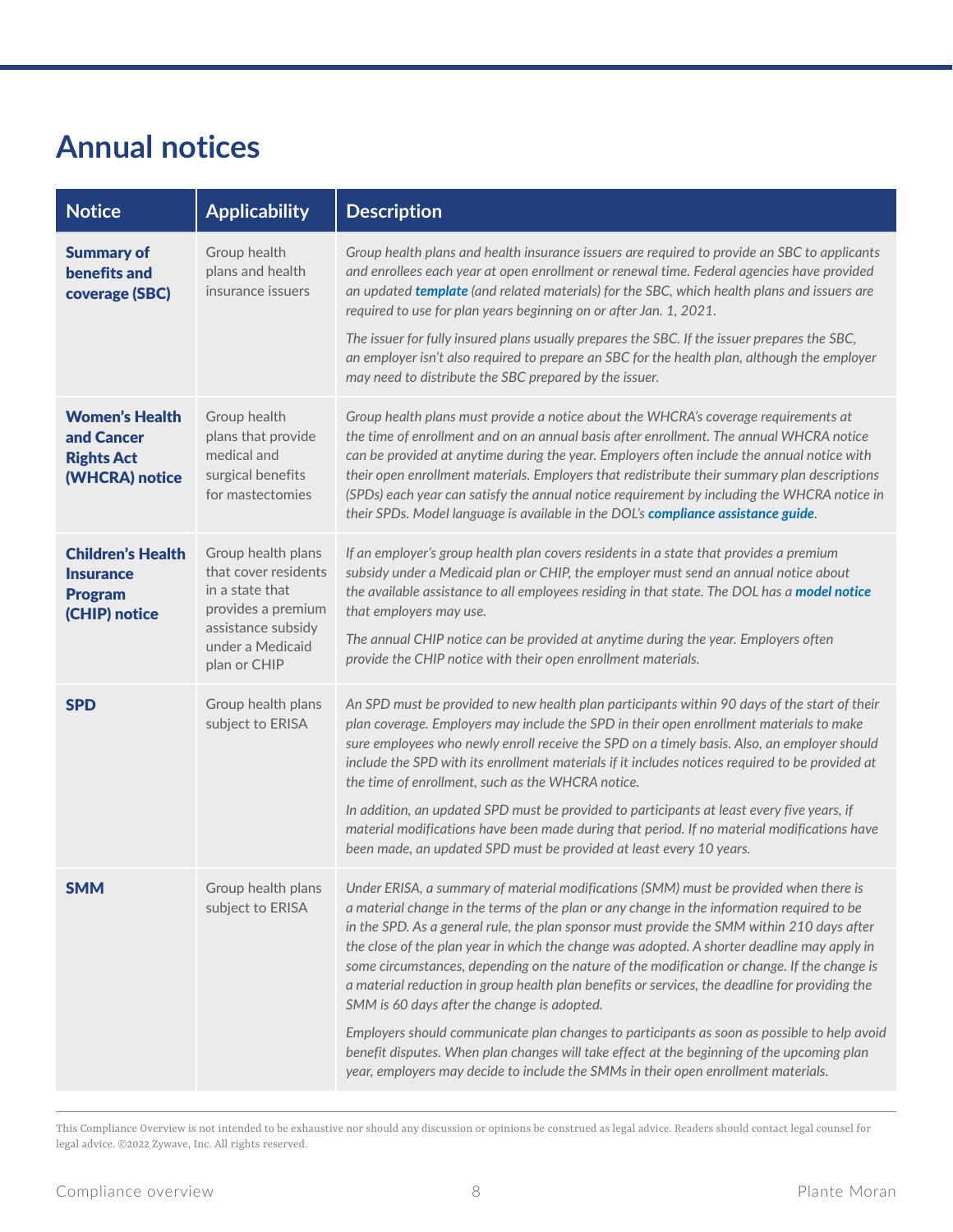| <b>Notice</b>                             | <b>Applicability</b>                                                                                                 | <b>Description</b>                                                                                                                                                                                                                                                                                                                                                                                                                                                                                                                                                                                                                                           |
|-------------------------------------------|----------------------------------------------------------------------------------------------------------------------|--------------------------------------------------------------------------------------------------------------------------------------------------------------------------------------------------------------------------------------------------------------------------------------------------------------------------------------------------------------------------------------------------------------------------------------------------------------------------------------------------------------------------------------------------------------------------------------------------------------------------------------------------------------|
| <b>COBRA</b><br><b>General Notice</b>     | Group health plans<br>subject to COBRA                                                                               | Group health plans must provide a written General Notice of COBRA Rights to covered<br>employees within 90 days after their health plan coverage begins.                                                                                                                                                                                                                                                                                                                                                                                                                                                                                                     |
|                                           |                                                                                                                      | Employers may include the General Notice in their open enrollment materials to ensure that<br>employees who newly enroll during open enrollment receive the notice on a timely basis.<br>The DOL has a COBRA Model General Notice that can be used by group health plans to<br>meet their notice obligations.                                                                                                                                                                                                                                                                                                                                                |
| <b>Grandfathered</b><br>plan notice       | Health plans that<br>have grandfathered<br>status under the<br>Affordable Care<br>Act (ACA)                          | To maintain a plan's grandfathered status, the plan sponsor or issuer must include a statement<br>of the plan's grandfathered status in plan materials provided to participants describing<br>the plan's benefits (such as the SPD, insurance certificate and open enrollment materials).<br>The DOL has provided a model notice for grandfathered plans.                                                                                                                                                                                                                                                                                                    |
| <b>Notice of patient</b><br>protections   | Nongrandfathered<br>group health plans<br>that require<br>designation of a<br>participating primary<br>care provider | If a nongrandfathered plan requires participants to designate a participating primary care<br>provider, the plan, or issuer must provide a notice of patient protections whenever the SPD or<br>similar description of benefits is provided to a participant. This notice is often included in the SPD<br>or insurance certificate provided by the issuer, or otherwise provided with enrollment materials.<br>The DOL has provided a model notice of patient protections for plans and issuers to use.                                                                                                                                                      |
| <b>HIPAA privacy</b><br>notice            | Self-insured group<br>health plans                                                                                   | The HIPAA Privacy Rule requires self-insured health plans to maintain and provide their own<br>privacy notices. Special rules, however, apply for fully insured plans. Under these rules, the health<br>insurance issuer, and not the health plan itself, is primarily responsible for the privacy notice.                                                                                                                                                                                                                                                                                                                                                   |
|                                           |                                                                                                                      | Self-insured health plans are required to send the privacy notice at certain times, including to<br>new enrollees at the time of enrollment. Thus, the privacy notice should be provided with<br>the plan's open enrollment materials. Also, at least once every three years, health plans must<br>either redistribute the privacy notice or notify participants that the privacy notice is available<br>and explain how to obtain a copy. The Department of Health and Human Services provides<br>model privacy notices for health plans to choose from.                                                                                                    |
| <b>HIPAA special</b><br>enrollment notice | Group health<br>plans with<br>health-contingent<br>wellness programs                                                 | At or prior to the time of enrollment, a group health plan must provide each eligible employee<br>with a notice of his or her special enrollment rights under HIPAA. This notice should be<br>included with the plan's enrollment materials. It's often included in the health plan's SPD or<br>insurance booklet.                                                                                                                                                                                                                                                                                                                                           |
| <b>Wellness notice:</b><br><b>HIPAA</b>   | Self-insured group<br>health plans                                                                                   | Employers with health-contingent wellness programs must provide a notice that informs<br>employees that there is an alternative way to qualify for the program's reward. This notice<br>must be included in all plan materials that describe the terms of the wellness program.<br>If wellness program materials are being distributed at open enrollment (or renewal time),<br>the notice should be included with those materials. Sample language is available in the<br>DOL's compliance assistance guide.                                                                                                                                                |
| <b>Wellness notice:</b><br><b>ADA</b>     | Wellness programs<br>that collect<br>health information<br>or include<br>medical exams                               | To comply with the Americans with Disabilities Act (ADA), wellness plans that collect health<br>information or involve medical exams must provide a notice to employees that explains how<br>the information will be used, collected, and kept confidential. Employees must receive this<br>notice before providing any health information and with enough time to decide whether to<br>participate in the program. Employers implementing a wellness program for the upcoming<br>plan year should include this notice in their open enrollment materials. The Equal Employment<br>Opportunity Commission has provided a sample notice for employers to use. |